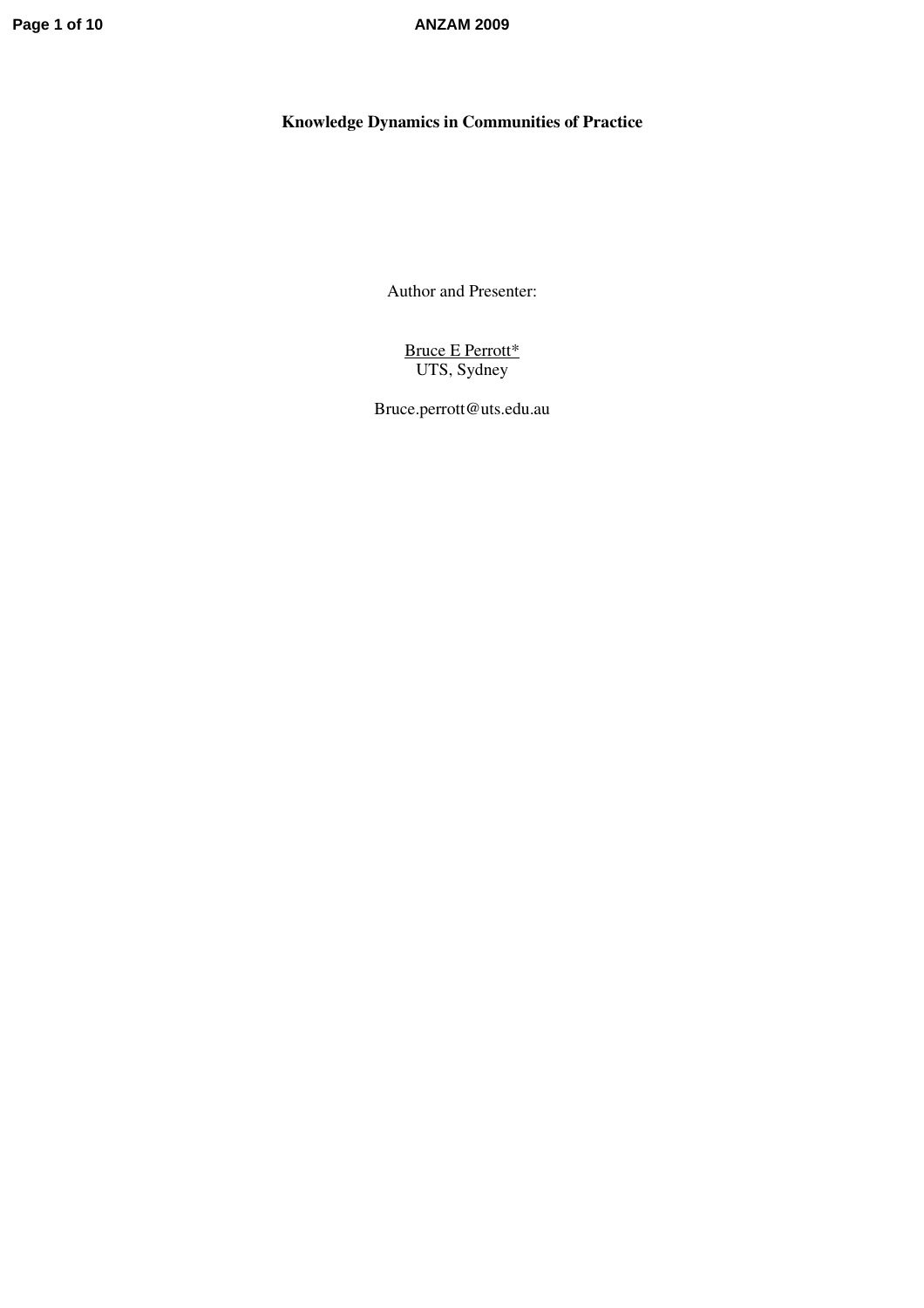## **Knowledge Dynamics in Communities of Practice**

## **Keywords**

- Knowledge exchange
- Knowledge management
- Tacit and Explicit knowledge
- Intellectual assets
- Hospital ethnography

## **Abstract**

With the increased application of recent technologies such as the Internet, CRM and advanced software capabilities, it has been suggested that the time has come for a debate on a new paradigm for knowledge management. As a contribution to this debate, this paper will examine a case study of an outpatient's clinic in an Australian public hospital with the objective of gaining a better understanding of the issues related to knowledge transaction in communities of practice. A tentative knowledge dynamics model is proposed to stimulate discussion and future research.

## **Introduction**

As a contribution to the debate on knowledge management in health, this paper will review the results of a case study. The objective is to gain insights of knowledge dynamics in an outpatient's clinic of an Australian public hospital. This clinic can be classified as a community of practice within the hospital's organisational setting. The methodology involved a case study approach. This research approach was considered to provide a fine grained approach recommended for improved understanding of nuances, detail and the forces underlying the phenomena under observation (Harrigan 1983). Focus on detail was an important attribute of this study notwithstanding possible shortcomings in not being able to externalise the research findings. Yin (1984) has responded to the issue of externalisation by pointing out that case studies like experiments are generalisable to theoretical propositions and not to populations or universes. Hence this project can be classified as exploratory and was intended to uncover issues of knowledge creation and transaction which impact on the delivery of health services in a public hospital, hence providing insights to the implications for knowledge management in this environment.

Direct observation is one of six data collection techniques recommended for case study research (Yin 1984, p 85). The data for this case study was collected as part of a video ethnography project exploring clinician identity in multidisciplinary health care teams. A researcher spent 10 months observing and videoing a variety of interactions between team members, including a number of focused observations of the corridor space in the clinic**.** The excerpts presented are transcripts taken from video footage of two particular clinic sessions (Iedema., Long, Forsyth, & Lee., 2006). All names used are pseudonyms.

## **The Research Site**

The outpatients clinic involved in this study provides care for people with spinal cord injury who have developed pressure ulcers. It is an innovative clinic, in that it brings together a team of multidisciplinary clinicians in one clinic session. Where previously patients would have had to make separate appointments to see a number of clinicians: the specialist spinal doctor, occupational therapist, physiotherapist and, if their wound required surgery, a plastic surgeon and in some cases also an orthopedic surgeon. At this clinic they had access to everyone at the same time. This has a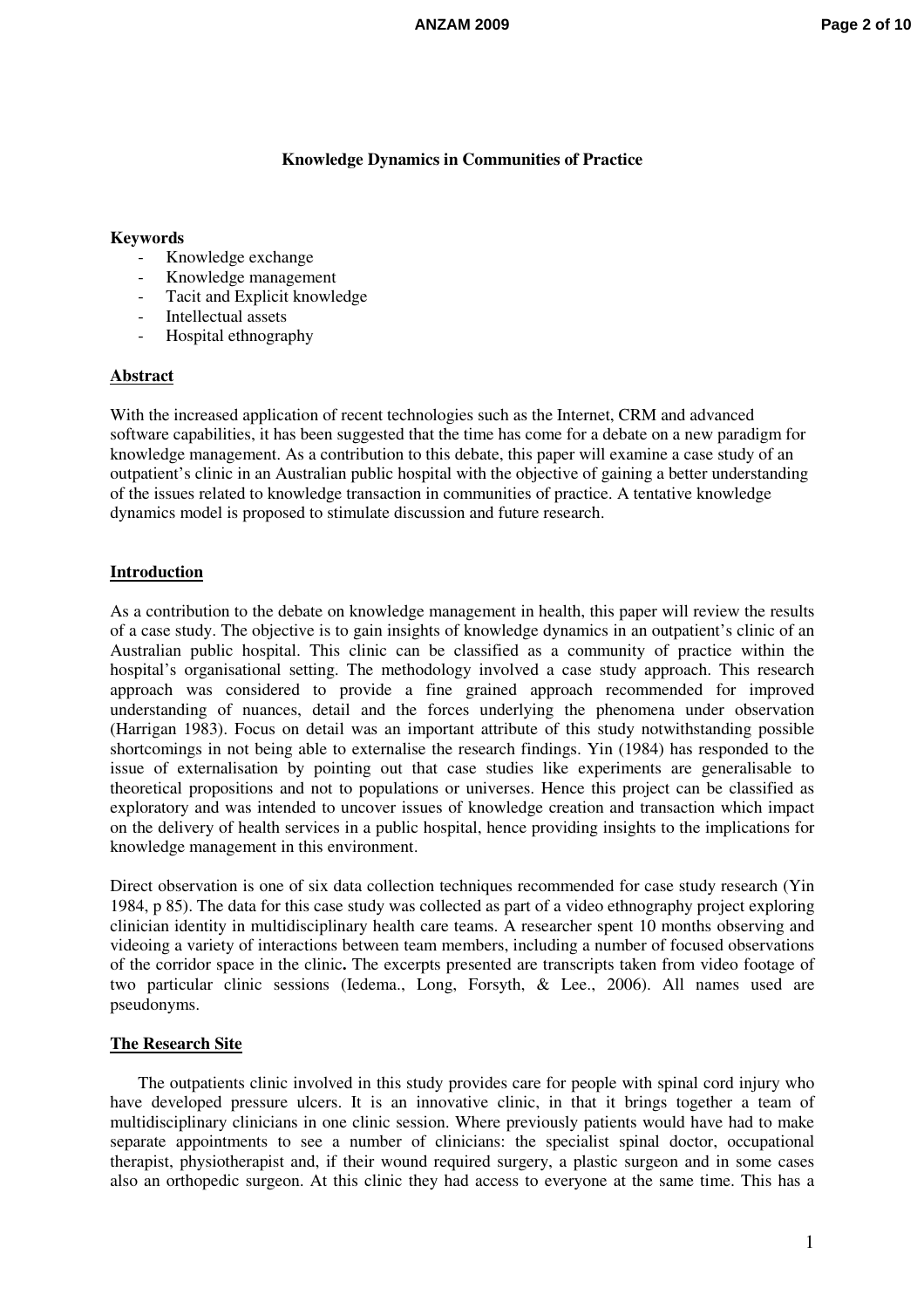#### **Page 3 of 10 ANZAM 2009**

number of advantages for both clinicians and patients. Although the sessions are long, they are more convenient for the patients than multiple hospital visits, especially given the transport complications associated with having a spinal cord injury. For clinicians, it gave them the opportunity to discuss their treatment needs with each other, allowing much more achievable management plans to be instigated.

The clinic also included a social worker, dietitian and peer support worker, all of whom contributed to quality of patient care and effectiveness of care management plans. Members of the clinical team gather for monthly team and case management meetings and for teleconferences to rural clinicians as required. Most of the team members of this clinic also work together in other capacities within the spinal unit: servicing inpatient clients, and in other outpatient clinics. Also present during the clinic are at least one, but often two nurses who are based in outpatients, who assist the multidisciplinary team with patient organization, follow-up appointment scheduling, specialist appointment booking, test ordering and wound dressing. There are other outpatients clinics running simultaneously, and other outpatient nurses come through the corridor to get equipment, or help out if this clinic is busy and theirs is slow.

The multidisciplinary approach to pressure ulcers has produced dramatic clinical outcomes. For patients with wounds requiring surgery, the average time spent in hospital was reduced from 264 to 54 days. The cost benefits to the hospital system are significant. In this hospital, the cost of treating a pressure ulcer surgically for someone who has not come for pre-operative consultation in the clinic averages \$198,000 per patient. The average cost for patients who have come through the clinic is less than a quarter of that, \$42,000.

The doctor and nurse have their offices in the same place, in the offices of the unit specialty. Allied health team members have offices based in their professional units (i.e. dietitian in the dietetics department, physiotherapist in the physiotherapy department etc). There are two implications that follow from this: structurally the only times all team members are together are during the fortnightly clinics and the monthly team meetings, and spatially some people have more access to others in the daily course of their work. For example, the physiotherapy and occupational therapy departments are next to each other; as are the social work and dietetics departments. Both are on different floors to the unit offices, where the staff specialist and CNC have their offices.

The staff specialist who established the team consciously aimed at a "flat", non-hierarchical management structure, and values informal and non-formal as well as formal communication. All team members described the clinic as "chaotic", however they were convinced of the value of communicative flexibility this offered. Many of the care management decisions were made in nonformal communications in the corridor of the outpatient's clinic. The corridor provided flexible communicative space in which complex, multifactorial, heterogeneous interactions could take place (Iedema , Long , Carroll , Stenglin and Braithwaite, 2005).

The diagram below shows the layout of the clinic space. Conversations most frequently take place in the corridor space between the procedures room and the office, however they also take place in the corridor outside consulting rooms A and B, or around the desk at the end of the corridor (see Figure A)

## **FIGURE A: PLAN OF THE CLINIC'S CORRIDOR SPACE**

.

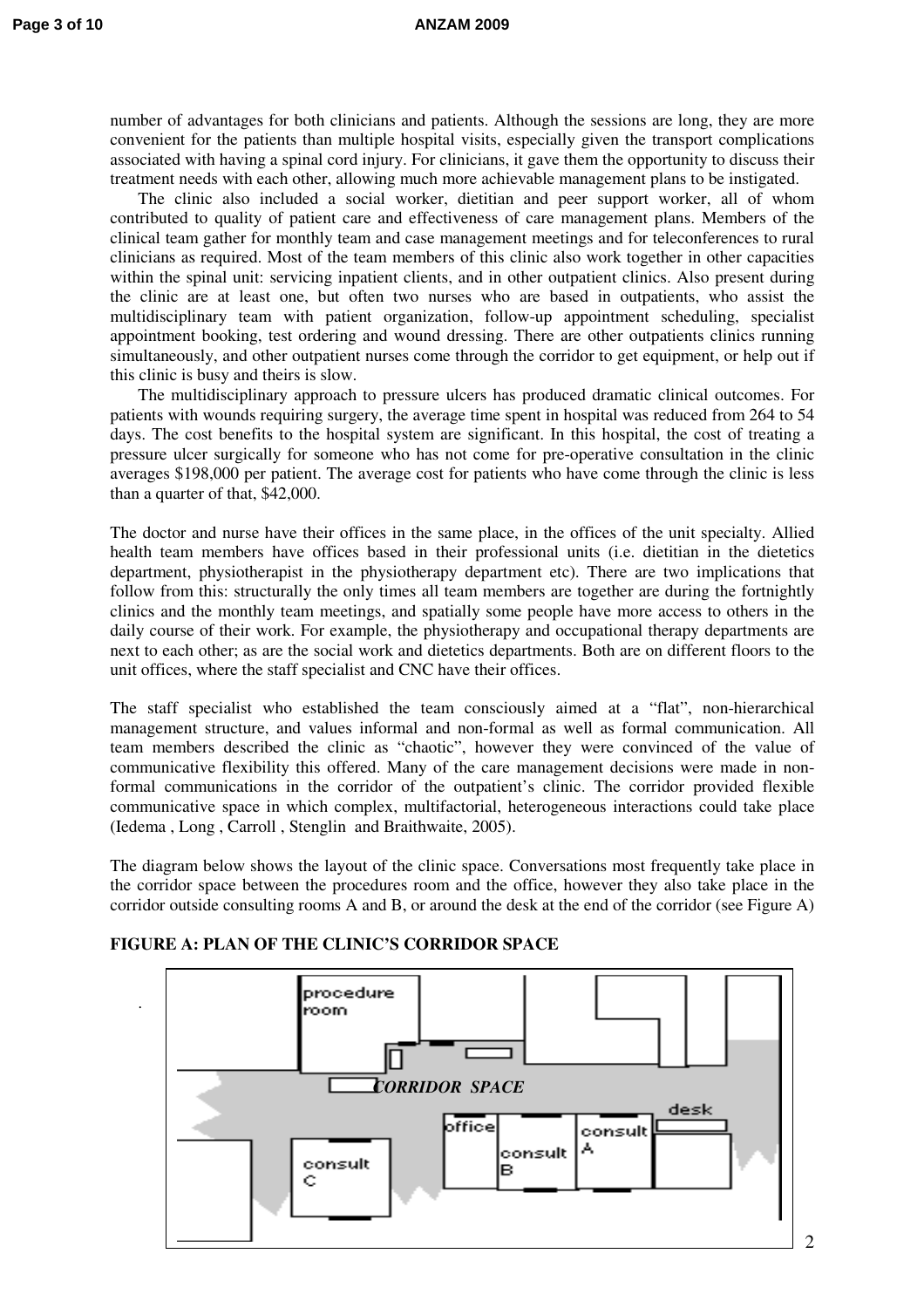## **Corridor Communications**

Discussions in the corridor included the expected exchanges of clinical knowledge, as well as giving and receiving of instructions. In this clinic, corridor conversations also covered a wide variety of other topics, such as time management and work flow planning; discussions on equipment costs and purchasing (for both patients and the clinic); incidental, filler and social communications; knowledge, skill exchange and reflection on practice; and conflict resolution. As such, the corridor space facilitated five modes of communication that are central to, and we would argue necessary to, effective multidisciplinary teamwork and knowledge exchange in a hospital: clinical, technological, organizational, affective and reflexive.

In hospital based health care in industrialised communities, clinical knowledge is inextricably intertwined with technology. Treatment and management plans inevitably involve technology in at least part of their panning and implementation. By way of example, in the following excerpt, the occupational therapist (OT) tells the social worker about a discussion she had with a patient regarding a particular wheelchair that the doctor has recommended.

excerpt 2:

OT … and then he said he understood why [doctor] wanted him to buy it [....] it means that you can get out of bed, and you can change the angle of how you sit and you can just be a little bit more interactive [.....]

Technology discussions in the corridor included clinical applications of technology, such as types of pressure relieving mattresses and cushions that might be suitable for particular patients needs. They also included high-tech diagnostics, such as heat mapping photography equipment to track wound healing; evidence based practice, such as latest recommendations on types of bandaging for particular types of wounds; infrastructure discussions about having tracks installed into particular treatment rooms to allow hoists to be used (to lift patients) and very pragmatic exchanges of skills, such as how to insert text boxes into word processing documents, or tips on navigating the newly introduced telephone note dictation service.

Technology can either facilitate or hinder communication. For example, IT facilitates or hinders in that hospital communication is strongly technology driven. For example, computerised notes are replacing and/or accompanying hand written medical records; clinicians communicate via email and mobile phone; x-ray and pathology test results are increasingly accessed via computer rather than by paper record. Technology also requires communication: clinicians keep each other informally appraised of new developments, they exchange information on usage and practice, as well as on workarounds (ways of 'fooling' the system), and they reflect on effectiveness or otherwise of technological solutions. Corridors facilitate conversations about all of these aspects of hospital work.

## **Knowledge Transfer**

Corridor communications allow clinicians to pass on knowledge which they see as relevant to patient care but regard as inappropriate to document, such as information about patient emotional state, family situation or substance abuse.

The following interchange occurs between the occupational therapist, the nurse and the doctor, in the area outside procedures room (refer Figure A). They begin discussing the patient who is located in the room behind them, offer and accept infection control advice, move on to discuss a patient who has been admitted on the ward as an inpatient, engage in knowledge exchange regarding input from a surgeon, make a joint management plan regarding the patient, discuss how best to negotiate what they require with ward staff, and discuss the appropriateness of the patient's involvement in feeding back management plan decisions to night shift staff on the ward. The conversation involves a significant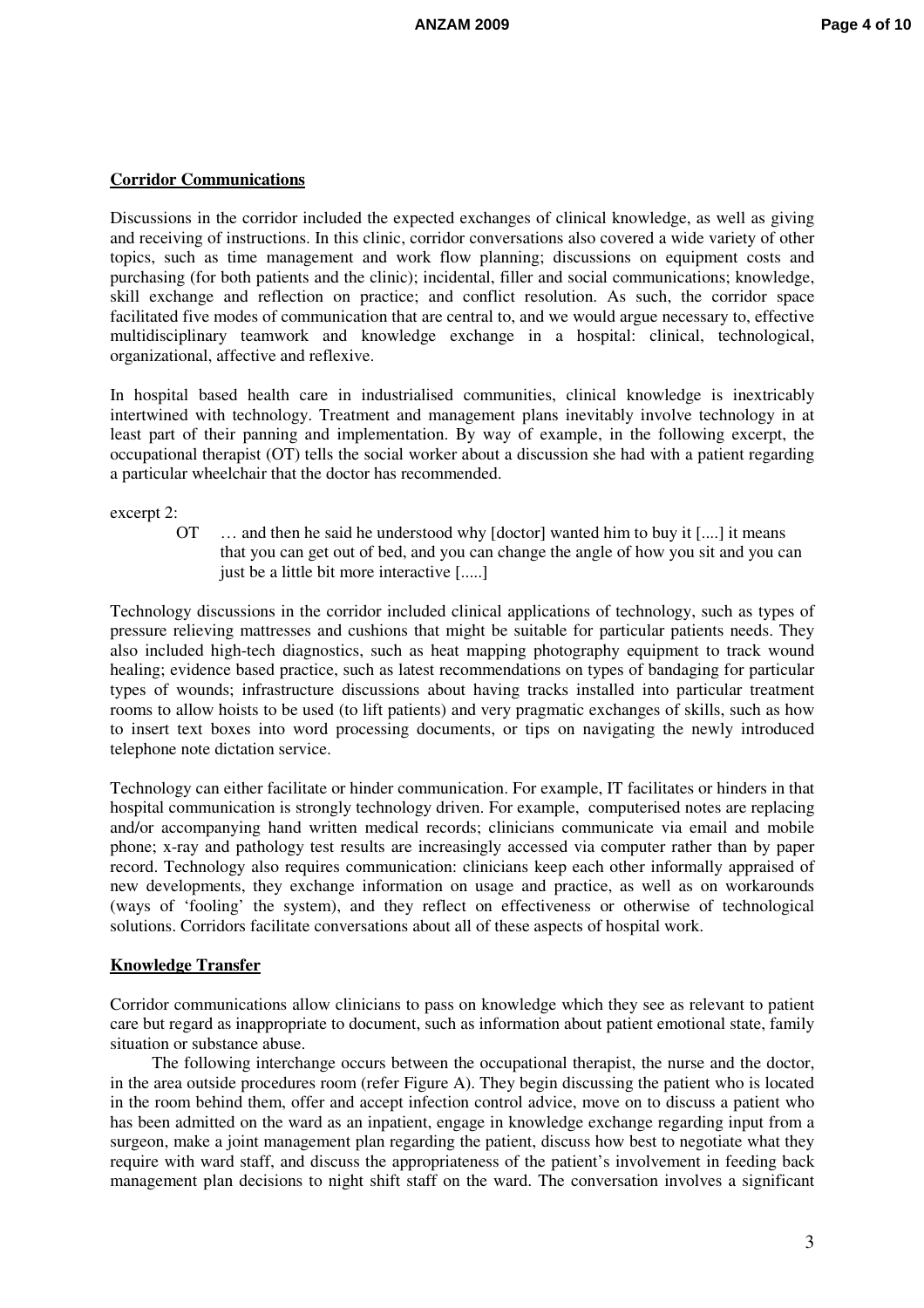#### **Page 5 of 10 ANZAM 2009**

amount of body language, as well as verbal interchange, with clinicians using their hands and bodies both for illustration and emphasis. Participant's code key is;

- DR; Specialist medical practitioner
- OT; Occupational therapist
- CNC; Clinical nurse

A sample conversation from excerpt No. 14:

- DR .... [he has to not] sit up so much. He's sitting up for 6-8 hours.
- OT How is the pressure area?
- DR It's a grade one area *[indicating size with fingers not large]*, but he's got no fat over his IT [ischial tuberosity] area, so he's going to have to be another couple of weeks off it, just to finish it off.
- OT But he hasn't .... *[tying apron around front]*
- CNC *[reaching hand in OT's direction]* Don't tie it around the front.
- DR Yeah *[reaching hand out, smiling]* I can't do the back tie.
- OT *[ties apron around the back]* He hasn't agreed to ... um .. any equipment or anything. He's not on a mattress, or anything. *[looking at CNC]* He's just on his own bed.
- DR I'm not sure what's happening.
- CNC I can't remember.
- OT He's got a seating appointment this afternoon as well.
- DR Collette [relieving occupational therapist] said that she talked to [community organization] about his equipment, who said ...
- OT I need to catch up on what's happened, then.
- DR I guess the thing is he's sitting up for 6 8 hours anyway, and that area's not going to heal unless he gets off it.
- OT OK. That's fine. I can talk to him about that. Can I pick your brain about patient C as well. He's getting red areas on his shins, and ..

#### **Knowledge Dimensions**

The literature draws a distinction between tacit and explicit knowledge. Tacit knowledge is that held in the minds of individuals while explicit knowledge is that externalised and shared with others. It has been suggested that there are four modes of interaction between these two forms of knowledge (Polanyi 1967);

• From tacit knowledge to tacit knowledge: the process of 'socialisation' through shared experience and interaction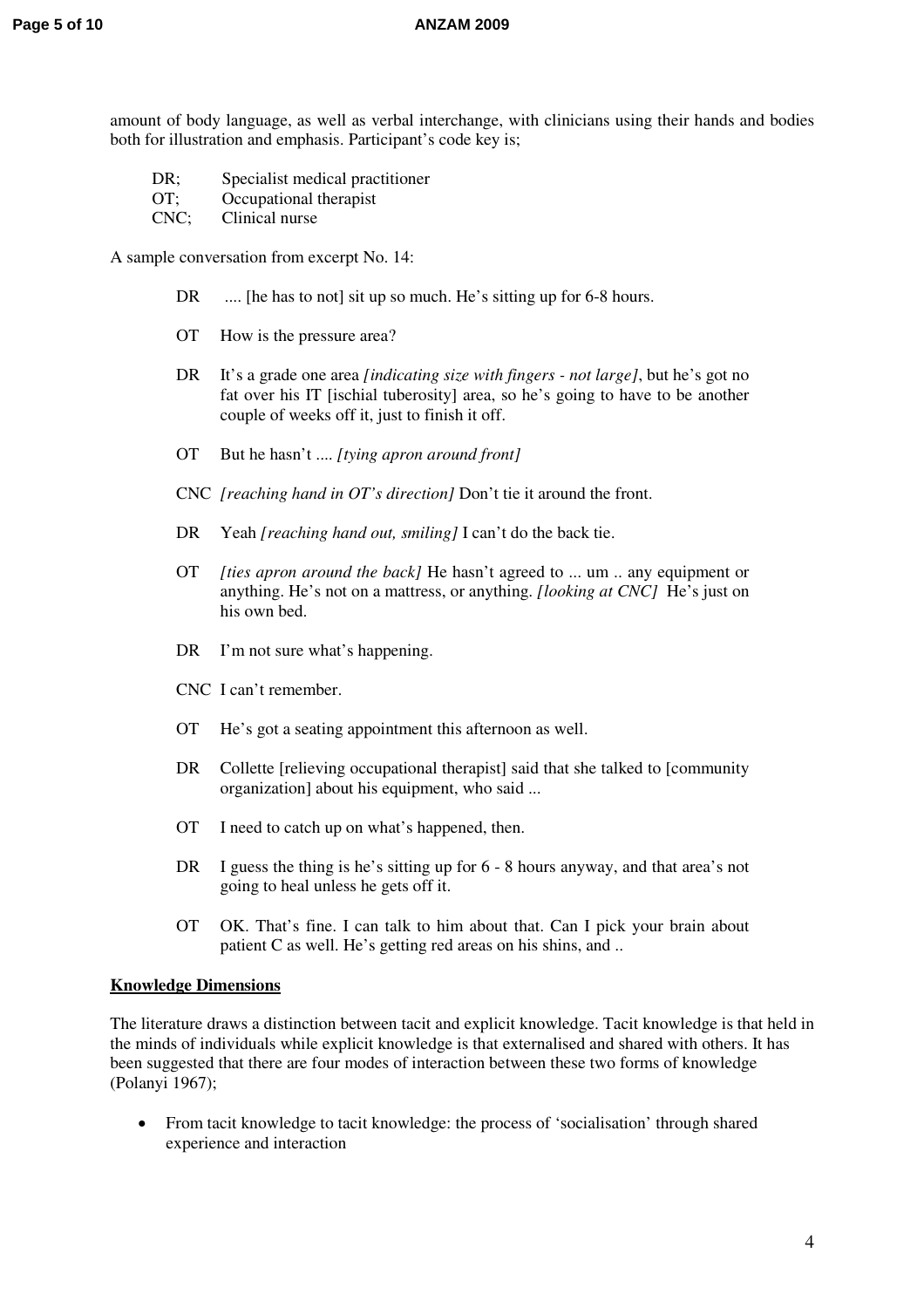- From explicit knowledge to explicit knowledge: the process of 'combination' through reconfiguring existing knowledge such as sorting, adding, recategorising and reconceptualising explicit knowledge can lead to new knowledge
- From tacit knowledge to explicit knowledge: process of 'externalisation' using metaphors and figurative language
- From explicit knowledge to tacit knowledge: the process of internalisation through the learning process

The knowledge management process as necessarily loose and collaborative because the human qualities of knowledge such as experience, intuition and beliefs are not only the most valuable, but also the most difficult to manage and maximise (Daveport and Prusak 1998). Hence the knowledge management process integrates theories from at least four distinct fields; theories about organisational culture, organisational structures, organisational behaviour and knowledge based systems leading to theories about knowledge support infrastructures (Baskerville and Dulipovici 2006).

More recent research emphasises the importance of context in the knowledge conversion process (Ancori, Bureth and Cohendet 2000) suggesting that knowledge should be seen as a cultural process situated in and inextricably linked to the material and social circumstances in which it is produced and consumed (Hassard and Keleman 2002). A balanced environment of power, control and trust is seen as essential condition for a successful knowledge oriented culture, Allee (2003) suggests that if people do not trust each other, they do not exchange knowledge and ideas. Here trust helps build and sustain valuable networks and rewarding relationships while a lack of trust erodes knowledge leadership, creation and transfer.

The knowledge management process is seen to begin with the formulation and implementation of strategies for the construction, embodiment, distribution and use of organisational knowledge. Other strategies include those for the basic management functions to monitor and measure the knowledge assets and processes (Quintas et al 1997).

## **Discussion**

From this case study there have been a number of interesting observations regarding knowledge dynamics in this particular community of practice. The clinical team being multi disciplinary and multi functional implies a wide variation in the type and range of tacit knowledge held by individuals. Given favourable conditions, there is opportunity for the team to generate new knowledge using this rich and diverse individual base.

Others have observed the importance of context (Ancori, Bureth and Cohendet 2000) and environment on knowledge dynamics (Hassard and Keleman 2002). In this case it was observed that the informality of the Clinic's corridor was conducive to the free flow of knowledge transfer among the team members. The informality of location also meant that knowledge transfer frequently occurred without documentation and that there was an open flow of more sensitive knowledge that may have been inhibited in a more formal workplace environment.

This research showed that much knowledge exchange took place via five modes of communications; clinical, technological, organizational, affective and reflexive. Here the corridor location was all important as a meeting place to encourage the free flow of tacit individual knowledge and the creation and exchange of team (explicit) knowledge.

The importance of technology in the exchange of clinical knowledge was observed in this case study. It was seen to play an increasingly important function in the knowledge transmission process. This presents a challenge to future knowledge dynamics as it was observed to have both positive and negative impact on knowledge flow and quality in this case study.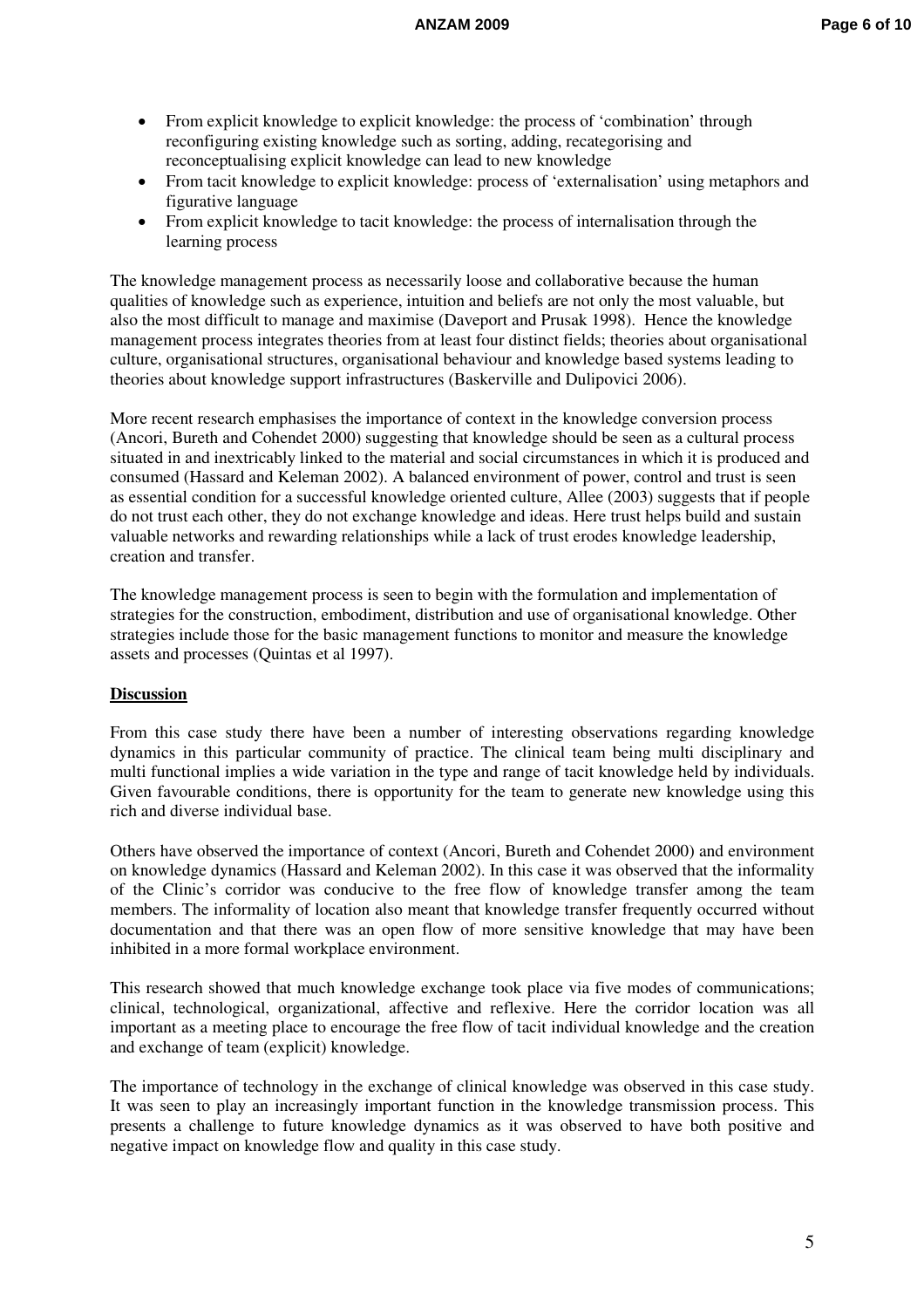#### **Page 7 of 10 ANZAM 2009**

Building on the work of Polanyi (1967), it is possible to gain further insights into knowledge dynamics in a community of practice setting. An analysis of knowledge flows in this case study reveals various dimensions of implicit and explicit knowledge exchange. These have been classified below together with the suggested conditions of knowledge sharing and release where relevant.

## *Implicit knowledge;*

| Type A)             | Spontaneously released on own initiative                      |
|---------------------|---------------------------------------------------------------|
| Type B)             | Shared when triggered by Clinic conditions/demands            |
| Type $C$ )          | Not shared or released and not able to be articulated         |
| Type D)             | Not shared or released but potentially able to be articulated |
| Explicit knowledge; |                                                               |
| Type $X$ )          | When released from an individual                              |

- Type Y) Existing team knowledge
- Type Z) Newly generated by the team

Figure B attempts to present these various types of knowledge diagrammatically and in flow format. The knowledge individual members release spontaneously becomes explicit at the time of sharing with the team (Type A implicit knowledge). On some occasions, knowledge may be triggered by Clinic conditions or demands (Type B implicit knowledge). Certain knowledge that individuals hold may not be able to be articulated (Type C implicit knowledge). This may be because an individual cannot encode the knowledge in a form that could be decoded by the team. For example, others may not have had the necessary technical training or education to enable decoding. Other researchers have warned of the difficulties involved in the group use of tacit and unarticulated knowledge ( Leonard and Sensiper 1998). Other knowledge held by individuals may not be transmitted to the team for reasons other than articulation issues (Type D implicit knowledge). Here knowledge may be held as confidential.

Explicit knowledge in the Team domain may take various forms. Knowledge may enter the Team domain directly from an individual (Type X explicit knowledge). At any point in time, there will be knowledge that was previously generated by the team ( ( Type Y explicit knowledge). As the team continues to operate, new knowledge will be generated (Type Z explicit knowledge). Team knowledge may be exchanged verbally. It may also be codified for more tangible retention and use either within the team's operating environment, or externally transmitted (knowledge exports). It should be noted that team knowledge of any type will flow back to individuals. Figure B shows the possibility of the inward flow of knowledge (knowledge imports).

## **FIGURE B CLINIC KNOWLEDGE DYNAMICS MODEL**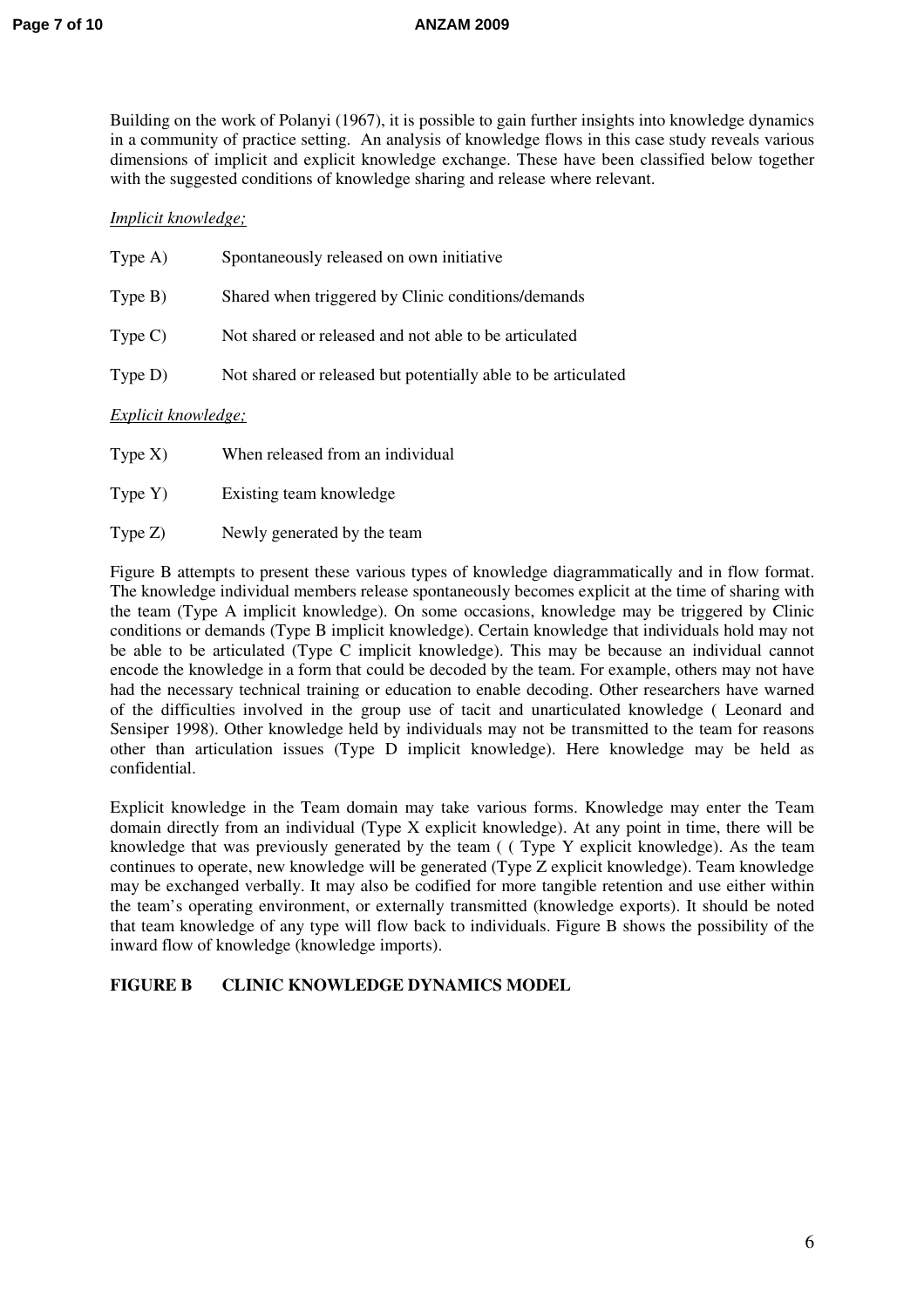

The exploratory and tentative classification of knowledge derived from this case study may lead to a better understanding of how knowledge is transmitted and exchanged in a team environment. It will also have implications for knowledge management which will be discussed in the next section of this paper. There is no suggestion as to the appropriate application of these observations or knowledge classifications to other health care situations. Future researchers may study knowledge exchange dynamics in other health care locations with a view to building on this exploratory work and contributing to the long path of generalising relevant early findings.

## **Implications for Knowledge Management**

It has been observed that there is an increasing trend to attempt to acquire and share expert knowledge held by health care workers with a view to providing improved decision support and medical education systems (Abidi, Cheah and Curran 2005). Health care has had the luxury of learning from the experience of other industries as managers move to improve clinical and operational performance in today's hospitals.

This case study review reveals the importance that communities of practice can play in the flow of knowledge within organisations. It further shows that setting informality can encourage members of a community to share their knowledge. Managers should recognise this when planning knowledge strategy for the organisation. Another author has prepared number of components to help guide knowledge management planning and practice in health care operating environments ( derived from observations made in this research project and Guptill (2005)).

*Communities of practice:* Knowledge management is more than a centralised repository of data, documents and other information. It also encompasses the social context of others experiences in the process. Here the goal of knowledge management is to codify and understand how the dynamics of the particular community operate in the context of the wider organisation.

*Environment*: Operating environment is all important in facilitating the flow of knowledge. Hence creating a conducive atmosphere to knowledge exchange is fundamental to effective knowledge management. In planning knowledge management strategies and processes, the importance of informal exchange locations and occasions need to be included as critical knowledge transfer is likely to occur in such places.

*Teams:* The health care workplace often consists of multidisciplinary teams working closely together. This may present challenges to knowledge transfer processes because of differences in grounding,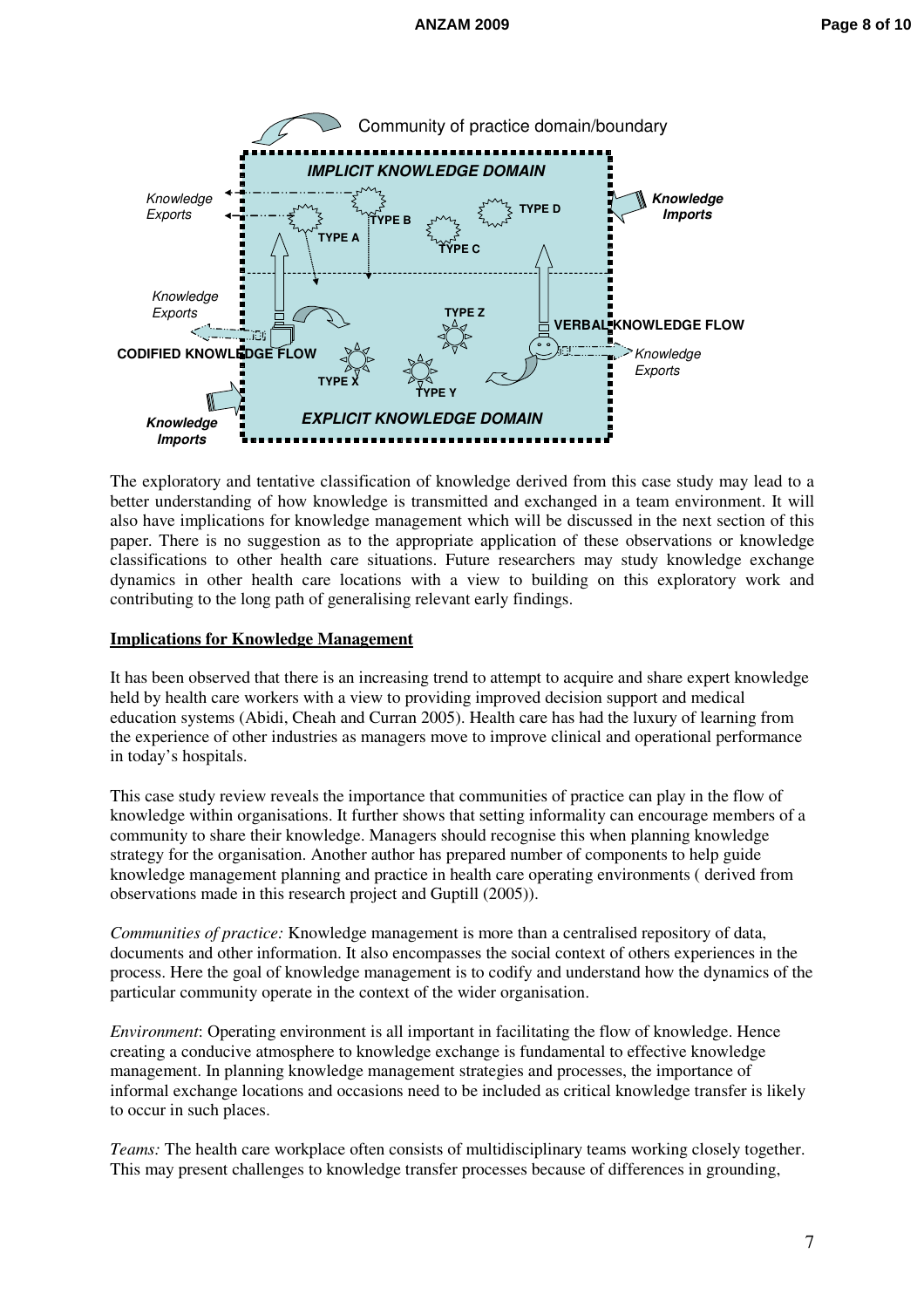education, training, experience and sometimes values. Hence knowledge management needs to take a holistic view of how members of a team relate, communicate and interact.

*Content management:* Here a repository is developed to facilitate knowledge exchange with careful planning as to the types of content to be published, access guidelines, update process and publishing practice. This phase also includes a communications plan for marketing the knowledge base throughout the organisation.

*Knowledge and capability transfer:* In addition to information and knowledge transfer, there should be change in behaviour leading to innovation, operational process improvement and enhanced patient care. This component is concerned with strategies to ensure the spread of new and best practices between units and across hospitals.

*Performance results tracking:* To ensure that knowledge activities lead to improved organisational performance, rigorous monitoring needs to be incorporated into the tracking of results. Three types of measures are seen to be appropriate;

- outcome measures that reflect attainment in clinical, financial and operational targets
- process measures that track activity that is expected to yield results
- satisfaction measures that track improvements in staff/consumer/physician satisfaction with the care process

*Technology and support infrastructure:* This research has shown that technology has both a positive and negative impact on the flow of knowledge in a health care environment. With technology playing an increasing role in all sections of health care, careful planning is required to consider each adoption phase and the impact it will have on knowledge transmission and management. Managers need to minimise any potential negative effects that may come with the introduction of new technology modules.

## **References;**

 Abidi S S R, Cheah, Y N and Curran J, 2005, A Knowledge Creation Info-Structure to Acquire and Crystallize the Tacit Knowledge of Health-Care Experts, Information Technology in Biomedicine, June, Vol 9, Iss 2, 193-204

Allee V, 2003, Evolving Business Forms for the Knowledge Economy. In Handbook on Knowledge Management (Holsapple CW, Ed), Vol 2, Knowledge Directions, 605-622, Berlin

Ancori B, Bureth A and Cohendet P, 2000, The Economics of Knowledge: The Debate About Codification and Tacit Knowledge, Industrial and Corporate Change, Vol 9, No 2, June

Baskerville R and Dulipovici A, 2006, The Theoretical Foundations of Knowledge Management, Knowledge Management Research and Practice, 4, 83-105

Davenport T H and Prusk L, 1998, Working Knowledge: How Organisations Manage What They Know, Harvard Business School Press, Boston.

Guptill J, 2005, Knowledge Management in Health Care, Journal of Helath Care Finance, Spring, Vol 31, Iss3, New York, 10-15

Hassard J and Kelemen M, 2002, Production and Consumption in Organisational Knowledge: The Case of the 'Paradigms Debate", Organisation, 9 (2), 331-355

Harrigan K R, 1983, Research Methodologies for Contingency Approaches to Business Strategy, Academy of Management Review, 8, No 3 (398-405).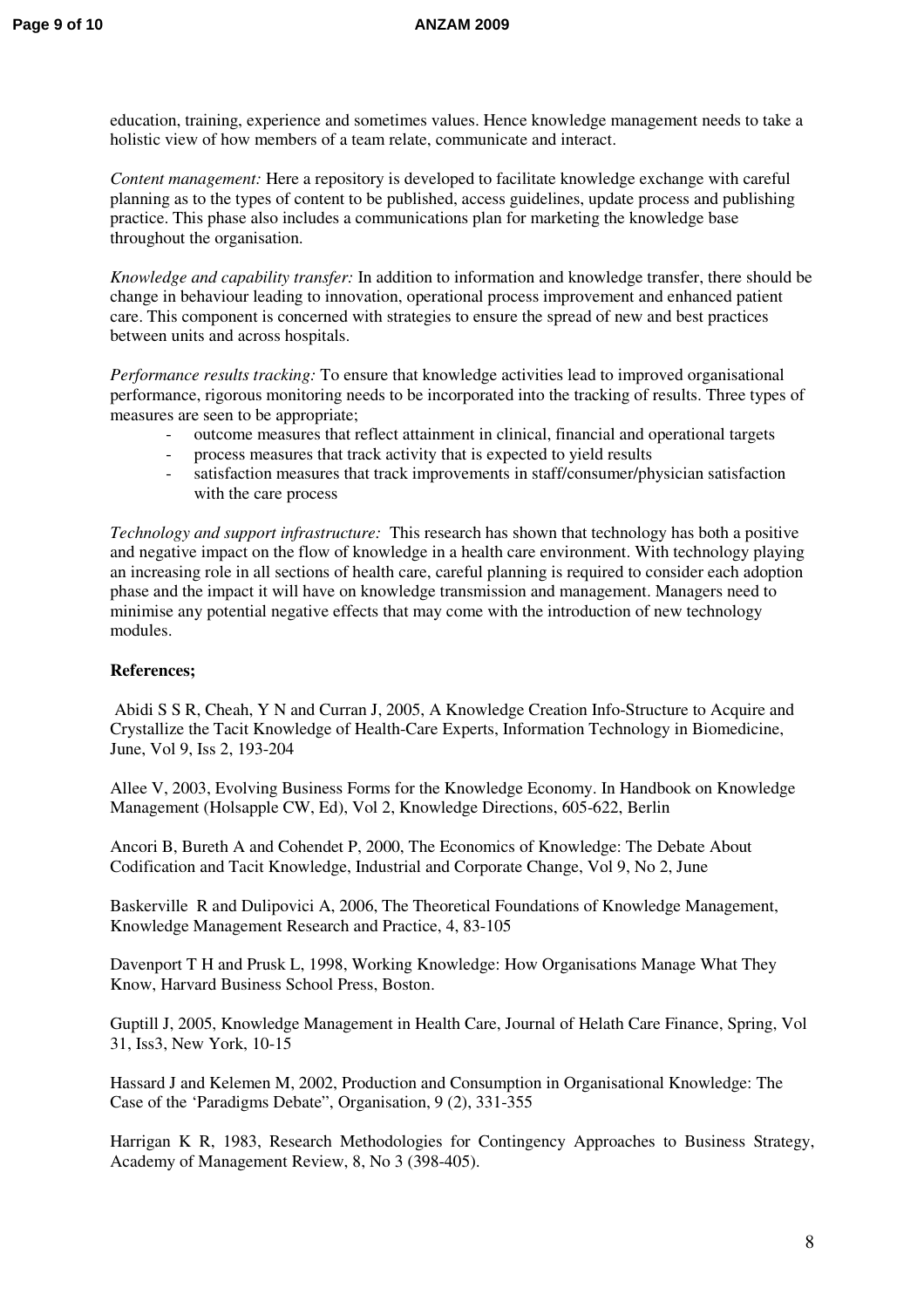Iedema, R., Long, D., Forsyth, R., & Lee, B., 2006 'Visibilising clinical work: video ethnography in

the contemporary hospital' Health Sociology Review, 15(2), pp.156-168.

Iedema R, Long D, Carroll K, Stenglin M and Braithwaite J, 2005 'Corridor work: how liminal space becomes a resource for handling complexities of multi-disciplinary health care' In: conference procedings: APROSS 11 (Asia-Pacific Researchers in Organization Studies, 11th International Colloquium) Melbourne, Australia 4-7 December 2005

Leonard D and Sensiper S, 1998, The Role of Tacit Knowledge in Group Innovation, California Management Review, 40, No 3, 112-132

Polanyi M 1967, The Tacit Dimension, Doubleday, New York

Quintas P, Lefrere P and Jones G, 1997, Knowledge Management : A Strategic Agenda, Long Range Planning, 30 (3), 385-391.

Yin R K, 1984, Case Study Research, Sage Publications, Beverley Hills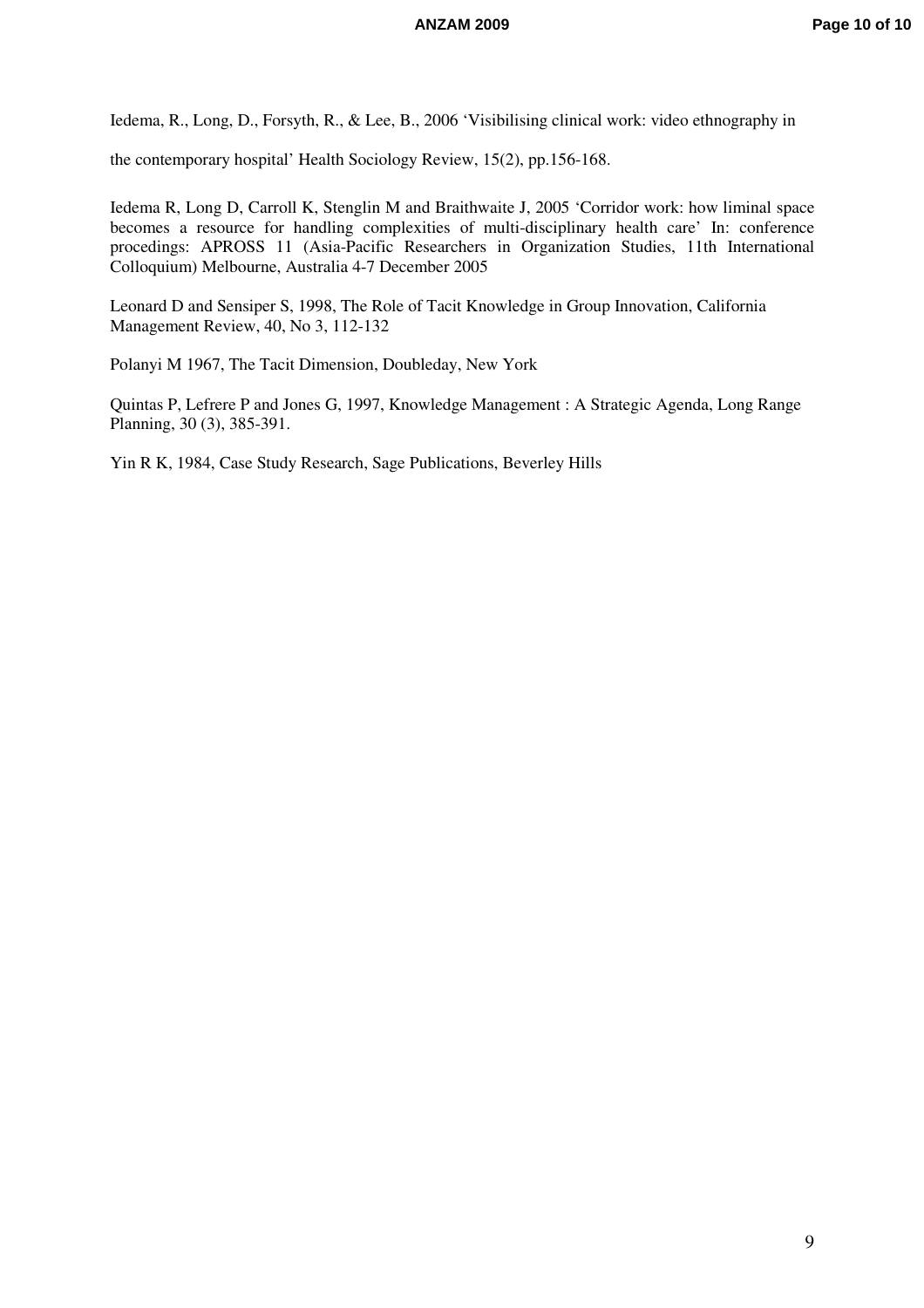We look forward to other opportunities for collaboration and interaction with you during the program of social activities including the Happy Hour Welcome, a Cocktail Reception at the National Gallery Victoria and the Conference Dinner.

I thank participants and guests from twenty-four international locations, New Zealand and Australia for their commitment to ANZAM, and hope that you enjoy your stay in the City of Melbourne.

My thanks also go to the Monash Team who have worked in collaboration with the ANZAM Secretariat and Promaco to bring us together for ANZAM 2009.

> Conference Secretariat **Promaco Conventions**  PO Box 890, Canning Bridge WA 6153 Ph: (+61 08) 9332 2900 Fax: (+61 08) 9332 2911 www.promaco.com.au

> > Disc prepared by **DiskBank** www.diskbank.com.au

ISBN 1 86308 157 7

ANZAM Website [: www.anzam.org](http://www.anzam.org/)

©2009 ANZAM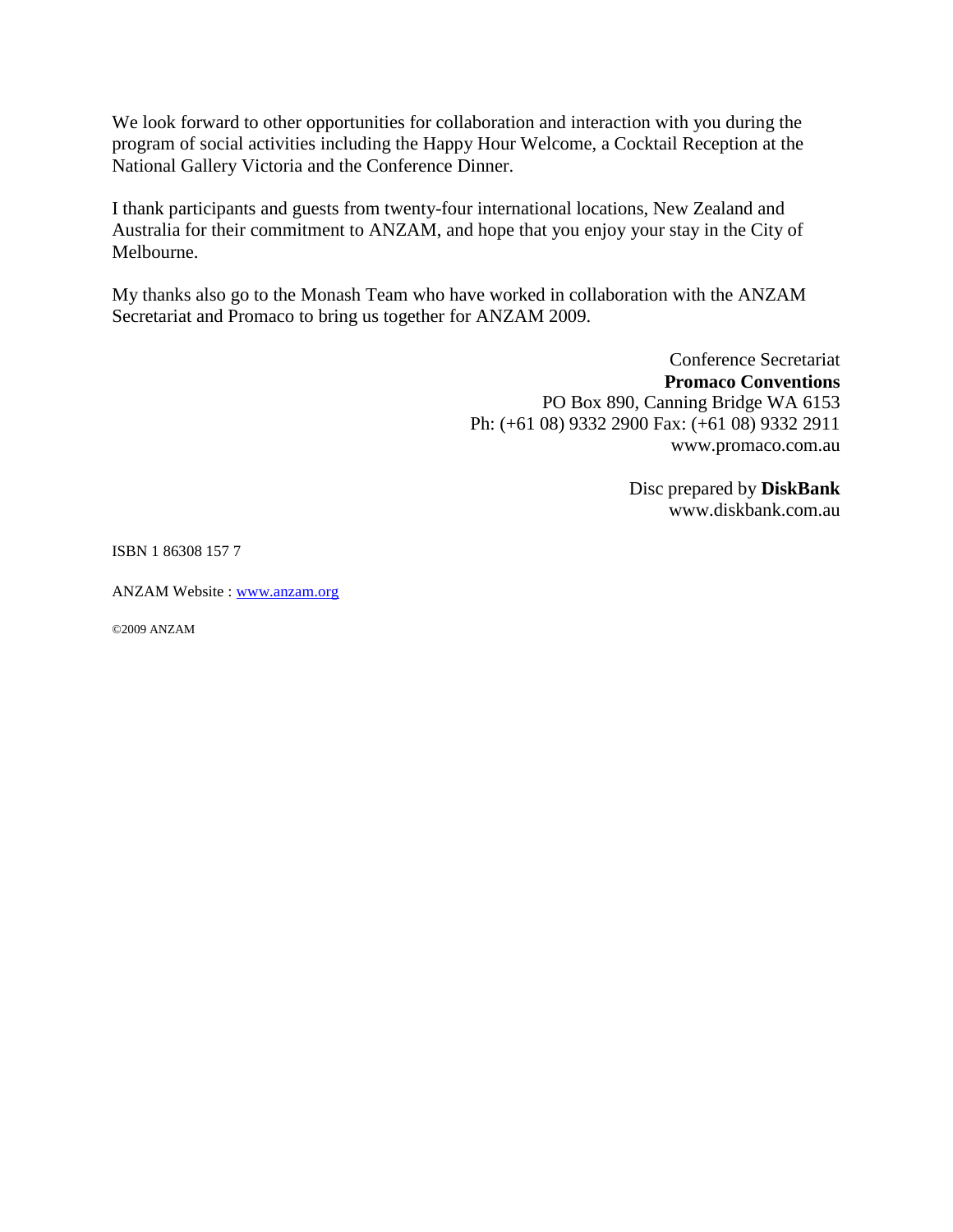The role of projects in organisations – an executive leadership approach

Zwikael, Ofer; Smyrk, John 15. Technology; Innovation and Supply Chain Management\*

> Conference Secretariat **Promaco Conventions**  PO Box 890, Canning Bridge WA 6153 Ph: (+61 08) 9332 2900 Fax: (+61 08) 9332 2911 www.promaco.com.au

> > Disc prepared by **DiskBank** www.diskbank.com.au

ISBN 1 86308 157 7

ANZAM Website [: www.anzam.org](http://www.anzam.org/)

©2009 ANZAM